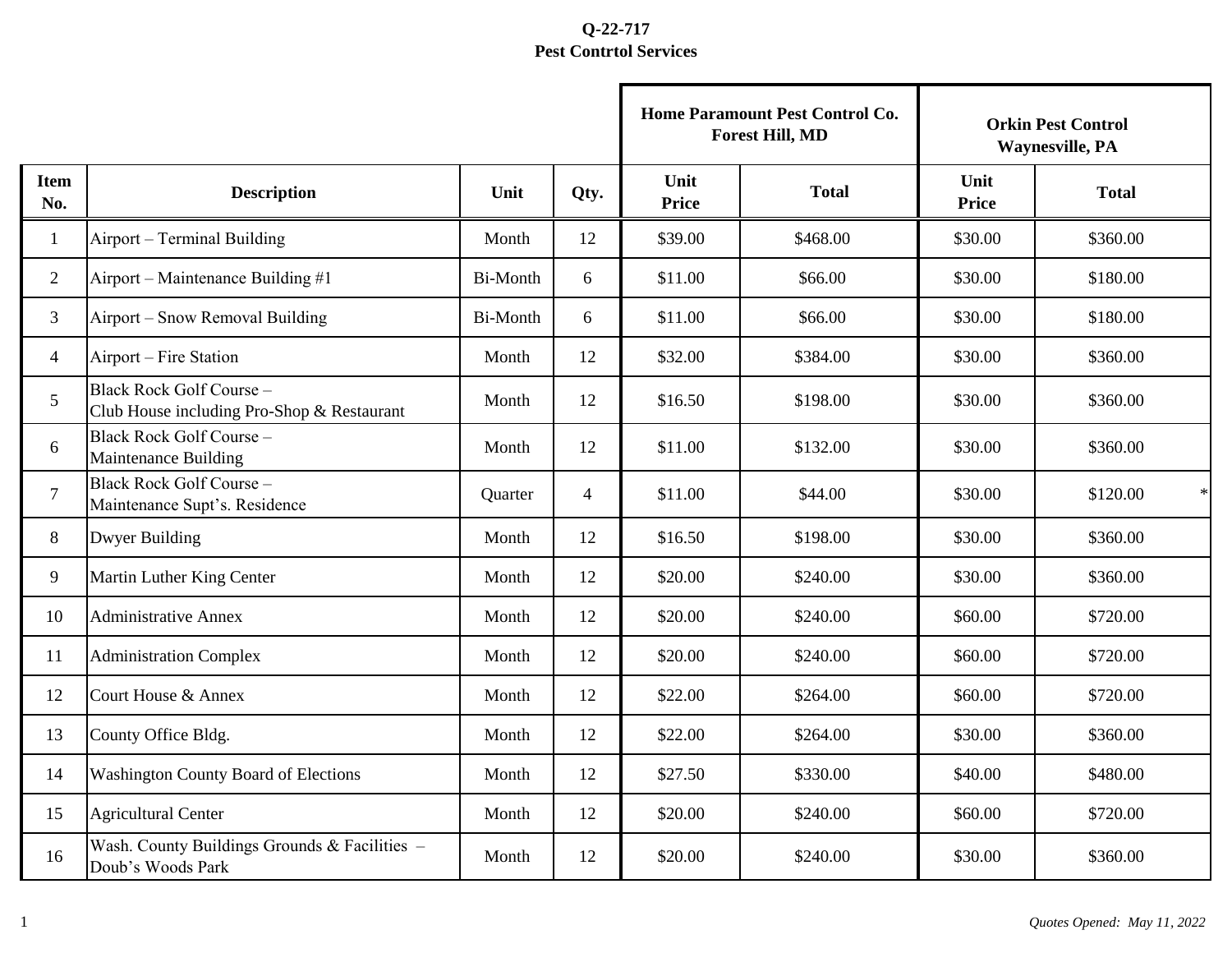|                    |                                                                                                                                                          |                 |                |                      | Home Paramount Pest Control Co.<br><b>Forest Hill, MD</b> | <b>Orkin Pest Control</b><br><b>Waynesville, PA</b> |              |  |
|--------------------|----------------------------------------------------------------------------------------------------------------------------------------------------------|-----------------|----------------|----------------------|-----------------------------------------------------------|-----------------------------------------------------|--------------|--|
| <b>Item</b><br>No. | <b>Description</b>                                                                                                                                       | Unit            | Qty.           | Unit<br><b>Price</b> | <b>Total</b>                                              | Unit<br><b>Price</b>                                | <b>Total</b> |  |
| 17                 | Wash. County Buildings Grounds & Facilities -<br>Kemps Mill Park<br>(July & August 2022, June 2023)                                                      | Month           | 3              | \$11.00              | \$33.00                                                   | \$30.00                                             | \$90.00      |  |
| 18                 | Wash. County Buildings, Grounds & Facilities -<br>Martin L. Snook Park Pool<br>(July & August 2022, May & June 2023)                                     | Month           | $\overline{4}$ | \$11.00              | \$44.00                                                   | \$30.00                                             | \$120.00     |  |
| 19                 | Wash. County Buildings, Grounds & Facilities - Pen<br>Mar Park Museum & Dance Pavilion<br>(July, August, September, October 2022 and<br>May & June 2023) | Month           | 6              | \$11.00              | \$66.00                                                   | \$30.00                                             | \$180.00     |  |
| 20a.               | Div. of Fire & Emergency Services Special<br><b>Operations Team</b>                                                                                      | Month           | 12             | \$13.50              | \$162.00                                                  | \$30.00                                             | \$360.00     |  |
| 20b.               | Div. of Fire & Emergency Services Special<br><b>Operations Team</b><br>(Termite and Inspection Report ONLY)                                              | Annual          | 1              | \$0.00               | \$0.00                                                    | \$500.00                                            | \$500.00     |  |
| 21                 | <b>Museum of Fine Arts</b>                                                                                                                               | Month           | 12             | \$16.50              | \$198.00                                                  | \$60.00                                             | \$720.00     |  |
| 22a.               | Highway Dept. - Central Section                                                                                                                          | Month           | 12             | \$16.50              | \$198.00                                                  | \$30.00                                             | \$360.00     |  |
| 22b.               | Highway Dept. - Central Location<br>(Termite and Inspection Report ONLY)                                                                                 | Annual          | 1              | \$0.00               | \$0.00                                                    | \$500.00                                            | \$500.00     |  |
| 23a.               | Highway Dept. - Eastern Section                                                                                                                          | <b>Bi-Month</b> | 6              | \$11.00              | \$66.00                                                   | \$30.00                                             | \$180.00     |  |
| 23b.               | Highway Dept. - Eastern Section<br>(Termite and Inspection Report Only)                                                                                  | Annual          | 1              | \$0.00               | \$0.00                                                    | \$500.00                                            | \$500.00     |  |
| 24a.               | Highway Dept. - Southern Section                                                                                                                         | Bi-Month        | 6              | \$11.00              | \$66.00                                                   | \$30.00                                             | \$180.00     |  |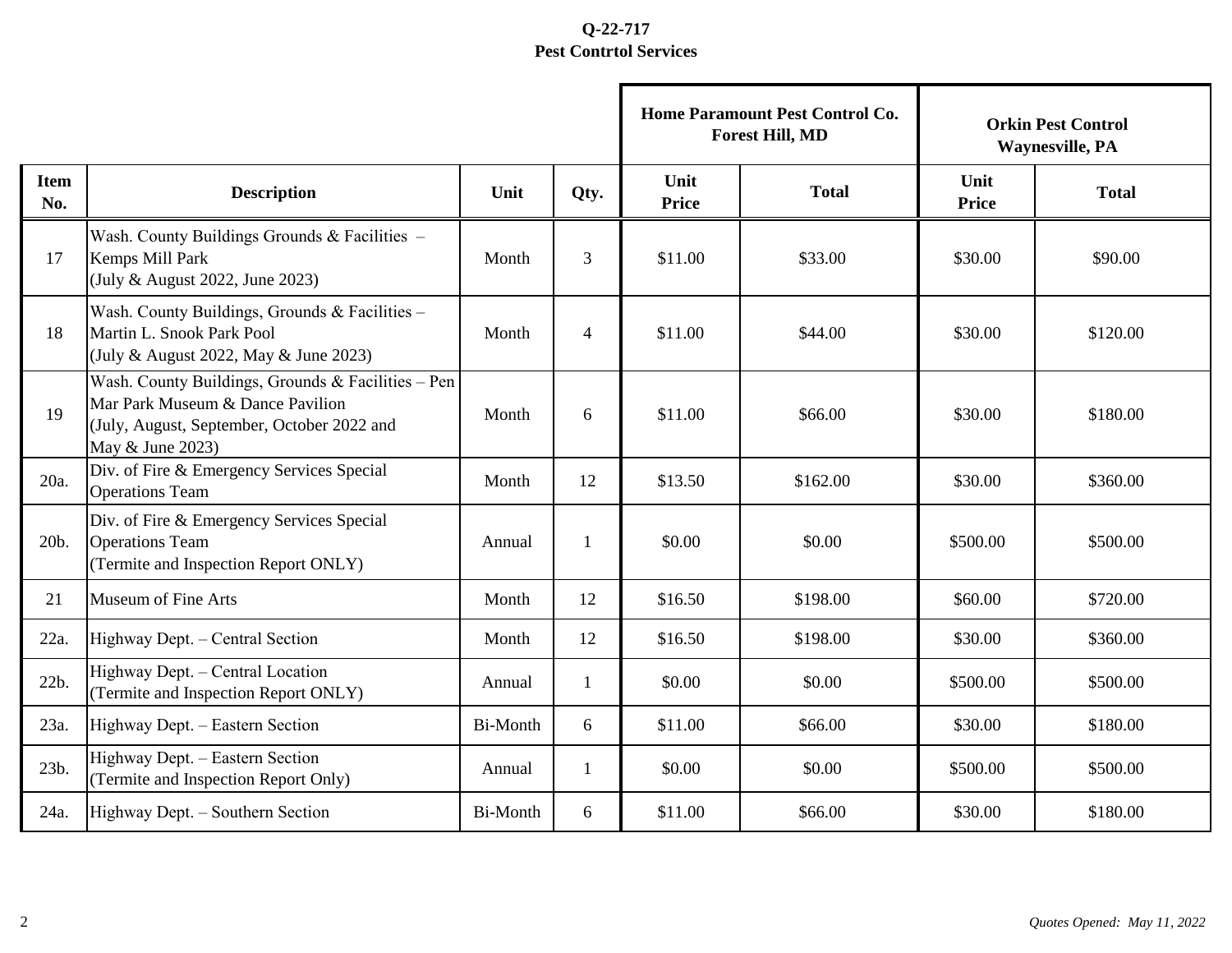|                    |                                                                                                                                              |                 |              |                      | Home Paramount Pest Control Co.<br><b>Forest Hill, MD</b> | <b>Orkin Pest Control</b><br><b>Waynesville, PA</b> |              |  |
|--------------------|----------------------------------------------------------------------------------------------------------------------------------------------|-----------------|--------------|----------------------|-----------------------------------------------------------|-----------------------------------------------------|--------------|--|
| <b>Item</b><br>No. | <b>Description</b>                                                                                                                           | Unit            | Qty.         | Unit<br><b>Price</b> | <b>Total</b>                                              | Unit<br><b>Price</b>                                | <b>Total</b> |  |
| 24b.               | Highway Department - Southern Section<br>(Termite and Inspection Report Only)                                                                | Annual          | 1            | \$0.00               | \$0.00                                                    | \$500.00                                            | \$500.00     |  |
| 25a.               | Highway Dept. - Western Section                                                                                                              | Bi-Month        | 6            | \$11.00              | \$66.00                                                   | \$30.00                                             | \$180.00     |  |
| 25b.               | Highway Dept. - Western Section<br>(Termite and Inspection Report Only)                                                                      | Annual          | $\mathbf{1}$ | \$0.00               | \$0.00                                                    | \$500.00                                            | \$500.00     |  |
| 26a.               | Sheriff's Department - Detention Center,<br>including the Minimum Security Wing, "E" Pod<br>and "H" Pod                                      | Month           | 12           | \$27.50              | \$330.00                                                  | \$60.00                                             | \$720.00     |  |
| 26b.               | Sheriff's Department – Detention Center, including<br>Minimum Security Wing and "E" Pod<br>(Interior of Cells – All Cells Every Other Month) | <b>Bi-Month</b> | 6            | \$11.00              | \$66.00                                                   | \$60.00                                             | \$360.00     |  |
| 26c.               | Sheriff's Department - Main Jail                                                                                                             | Month           | 12           | \$28.00              | \$336.00                                                  | \$30.00                                             | \$360.00     |  |
| 26d.               | Sheriff's Dept. - Detention Center, Main Jail (Interior<br>of cells – All cells every other month)                                           | <b>Bi-Month</b> | 6            | \$11.00              | \$66.00                                                   | \$60.00                                             | \$360.00     |  |
| 26e.               | Sheriff's Dept. - Detention Center,<br><b>Central Booking</b>                                                                                | Month           | 12           | \$16.50              | \$198.00                                                  | \$30.00                                             | \$360.00     |  |
| 26f.               | Sheriff's Dept. - Detention Center,<br>Female Housing                                                                                        | Month           | 12           | \$27.00              | \$324.00                                                  | \$60.00                                             | \$720.00     |  |
| 27                 | Sheriff's Dept. - Detention Center,<br>Day Reporting Center                                                                                  | Month           | 12           | \$16.50              | \$198.00                                                  | \$30.00                                             | \$360.00     |  |
| 28                 | Sheriff's Dept. - Patrol & Garage Buildings                                                                                                  | Month           | 12           | \$13.50              | \$162.00                                                  | \$30.00                                             | \$360.00     |  |
| 29a.               | Solid Waste Dept. - Forty West Landfill<br>(Administration Building)                                                                         | Month           | 12           | \$16.50              | \$198.00                                                  | \$30.00                                             | \$360.00     |  |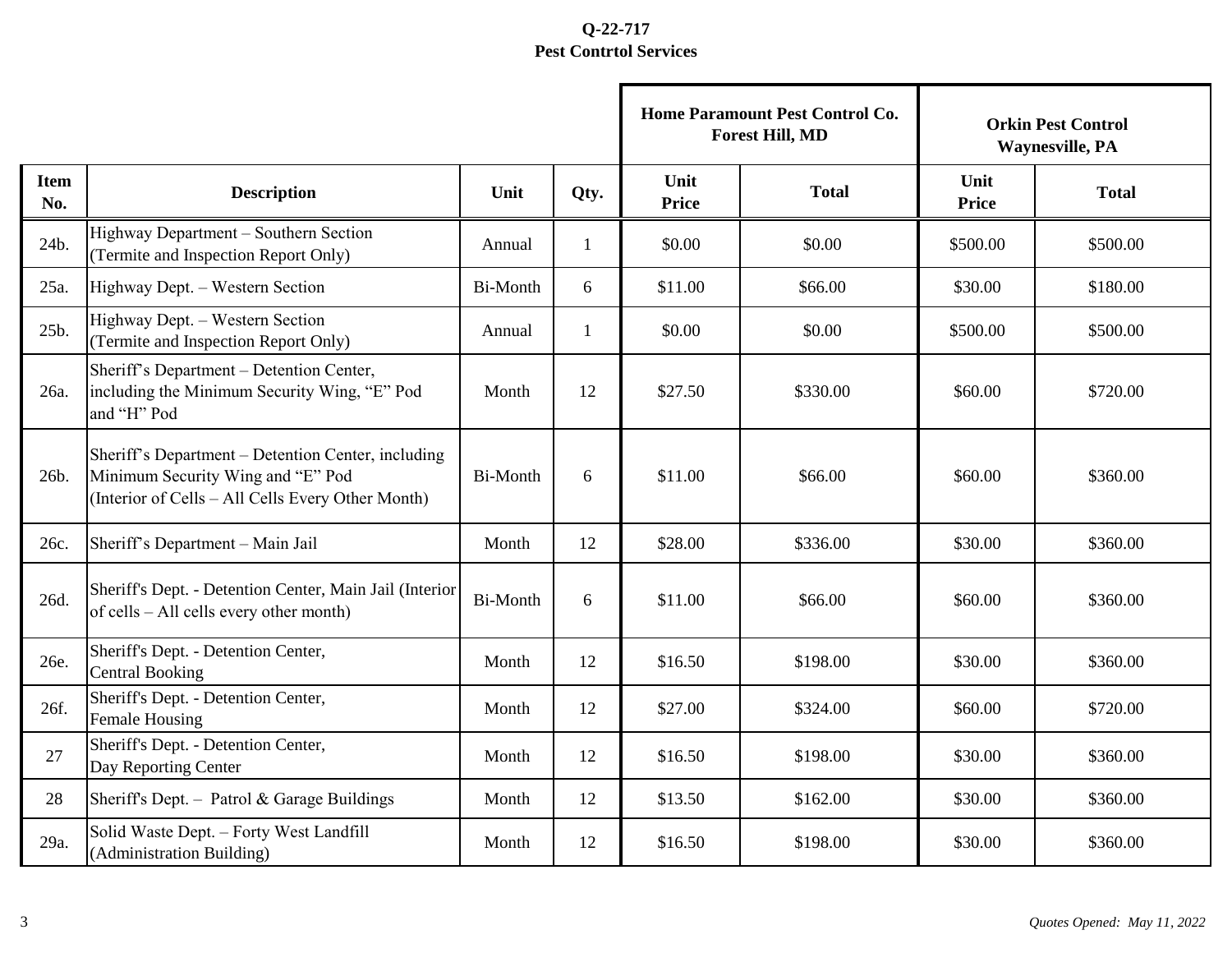|                    |                                                                                                        |          |                |                      | Home Paramount Pest Control Co.<br><b>Forest Hill, MD</b> | <b>Orkin Pest Control</b><br><b>Waynesville, PA</b> |              |  |
|--------------------|--------------------------------------------------------------------------------------------------------|----------|----------------|----------------------|-----------------------------------------------------------|-----------------------------------------------------|--------------|--|
| <b>Item</b><br>No. | <b>Description</b>                                                                                     | Unit     | Qty.           | Unit<br><b>Price</b> | <b>Total</b>                                              | Unit<br><b>Price</b>                                | <b>Total</b> |  |
| 29b.               | Solid Waste Dept. - Forty West Landfill<br>(Maintenance Building)                                      | Month    | 12             | \$16.50              | \$198.00                                                  | \$30.00                                             | \$360.00     |  |
| 29c.               | Solid Waste Dept. - Forty West Landfill<br>(Permits Sales Building)                                    | Month    | 12             | \$16.50              | \$198.00                                                  | \$30.00                                             | \$360.00     |  |
| 29d.               | Solid Waste Dept. - Forty West Landfill<br>(Scale House Building)                                      | Month    | 12             | \$16.50              | \$198.00                                                  | \$30.00                                             | \$360.00     |  |
| 29e.               | Solid Waste Dept. - Forty West Landfill<br>(monitoring and product replenishment<br>of Rodent Baiters) | Bi-Week  | 26             | \$14.00              | \$364.00                                                  | \$30.00                                             | \$780.00     |  |
| 30                 | Transit Dept.                                                                                          | Bi-Month | 6              | \$16.50              | \$99.00                                                   | \$30.00                                             | \$180.00     |  |
| 31                 | Dept. of Water Quality - Administration Building                                                       | Month    | 12             | \$16.50              | \$198.00                                                  | \$30.00                                             | \$360.00     |  |
| 32                 | Dept. of Water Quality - Antietam WWTP                                                                 | Quarter  | $\overline{4}$ | \$16.50              | \$66.00                                                   | \$30.00                                             | \$120.00     |  |
| 33a.               | Dept. of Water Quality - Conococheague WWTP<br>(Control Building)                                      | Quarter  | $\overline{4}$ | \$6.00               | \$24.00                                                   | \$30.00                                             | \$120.00     |  |
| 33b.               | Dept. of Water Quality - Conococheague WWTP<br>(Solids Handling Building Office)                       | Quarter  | $\overline{4}$ | \$25.00              | \$100.00                                                  | \$30.00                                             | \$120.00     |  |
| 33c.               | Dept. of Water Quality - Conococheague WWTP<br>(Pump Repair Building Office only)                      | Quarter  | $\overline{4}$ | \$16.50              | \$66.00                                                   | \$30.00                                             | \$120.00     |  |
| 34                 | Dept. of Water Quality -<br>Maintenance Inventory Building                                             | Quarter  | $\overline{4}$ | \$50.00              | \$200.00                                                  | \$30.00                                             | \$120.00     |  |
| 35                 | Dept. of Water Quality -<br>Maintenance Office Building                                                | Quarter  | 4              | \$40.00              | \$160.00                                                  | \$30.00                                             | \$120.00     |  |
| 36                 | Dept. of Water Quality – Sharpsburg WTP                                                                | Quarter  | 4              | \$16.50              | \$66.00                                                   | \$30.00                                             | \$120.00     |  |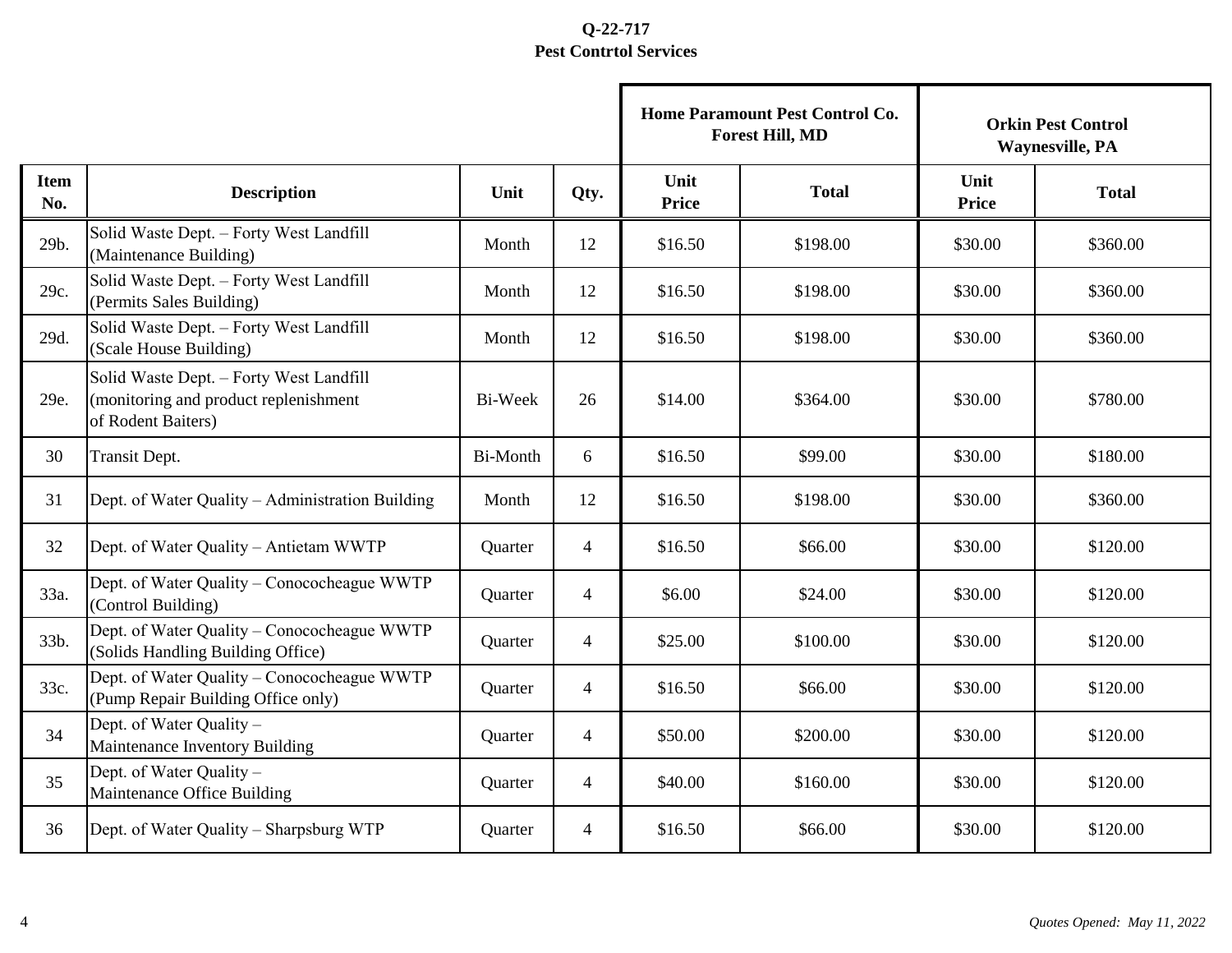|                                                                                       |                                                                                                             |                 |                |                      | Home Paramount Pest Control Co.<br><b>Forest Hill, MD</b> | <b>Orkin Pest Control</b><br><b>Waynesville, PA</b> |              |  |
|---------------------------------------------------------------------------------------|-------------------------------------------------------------------------------------------------------------|-----------------|----------------|----------------------|-----------------------------------------------------------|-----------------------------------------------------|--------------|--|
| <b>Item</b><br>No.                                                                    | <b>Description</b>                                                                                          | Unit            | Qty.           | Unit<br><b>Price</b> | <b>Total</b>                                              | Unit<br><b>Price</b>                                | <b>Total</b> |  |
| 37                                                                                    | Dept. of Water Quality -<br>Smithsburg WWTP (Control Bldg. only)                                            | Quarter         | $\overline{4}$ | \$50.00              | \$200.00                                                  | \$30.00                                             | \$120.00     |  |
| 38                                                                                    | Dept. of Water Quality - Winebrenner WWTP                                                                   | Quarter         | $\overline{4}$ | \$16.50              | \$66.00                                                   | \$30.00                                             | \$120.00     |  |
| 39                                                                                    | Dept. of Water Quality – Elkridge Treatment Plant                                                           | Quarter         | $\overline{4}$ | \$40.00              | \$160.00                                                  | \$30.00                                             | \$120.00     |  |
| 40                                                                                    | Washington County Transit Dept. -<br><b>Transit Transfer Center</b>                                         | <b>Bi-Month</b> | 6              | \$35.00              | \$210.00                                                  | \$30.00                                             | \$180.00     |  |
| 41                                                                                    | Washington County Emergency Air Unit                                                                        | Month           | 12             | \$11.00              | \$132.00                                                  | \$30.00                                             | \$360.00     |  |
| 42                                                                                    | Washington County Emergency Services /<br>911 Center                                                        | Month           | 12             | \$6.00<br>\$72.00    |                                                           | \$30.00                                             | \$360.00     |  |
| <b>Total Base Quotation</b><br><b>Items 1 - 42</b><br>(Annual Price)                  |                                                                                                             |                 |                |                      | \$9,168.00                                                | \$20,050.00<br>$\ast$                               |              |  |
| <b>Hourly Rate -</b><br>(Additional Services as Required at the Option of the County) |                                                                                                             |                 |                | \$125.00             | \$150.00                                                  |                                                     |              |  |
|                                                                                       | <b>Hourly Rate for Groundhog Control -</b><br>(Additional Services as Required at the Option of the County) |                 |                |                      | \$150.00                                                  | \$75.00                                             |              |  |

#### **\* Corrected calculations based on unit pricing**

**Remarks & Exceptions:**

Home Paramount - Delivery/Service can be perfomed no later than 1 calendar days from receipt of order.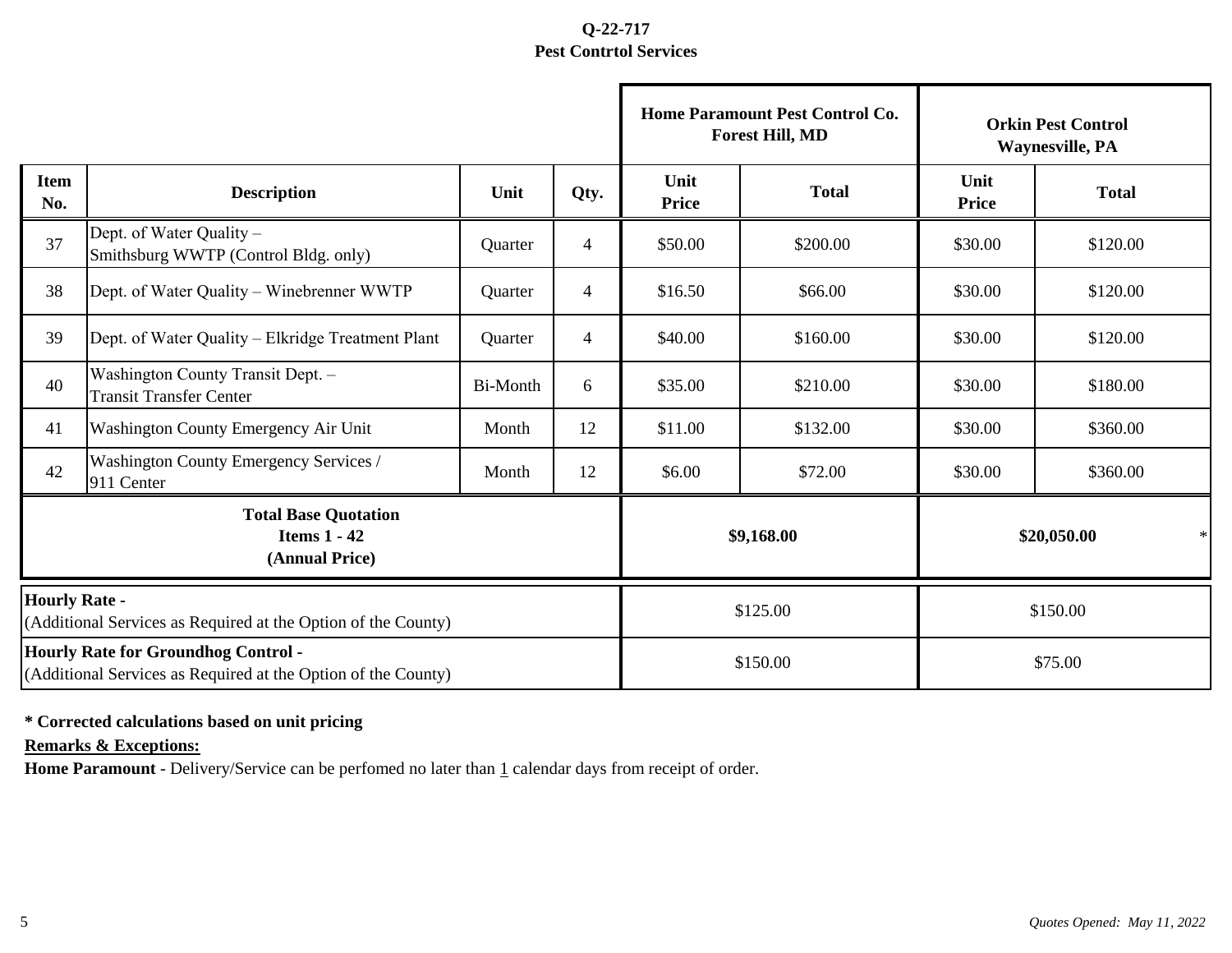|                    |                                                                      |                 |                |                      | <b>Total Termination Pest Control, LLC</b><br>Laurel, MD |
|--------------------|----------------------------------------------------------------------|-----------------|----------------|----------------------|----------------------------------------------------------|
| <b>Item</b><br>No. | <b>Description</b>                                                   | Unit            | Qty.           | Unit<br><b>Price</b> | <b>Total</b>                                             |
| $\mathbf{1}$       | Airport - Terminal Building                                          | Month           | 12             | \$155.00             | \$1,860.00                                               |
| 2                  | Airport – Maintenance Building #1                                    | <b>Bi-Month</b> | 6              | \$70.00              | \$420.00                                                 |
| 3                  | Airport – Snow Removal Building                                      | <b>Bi-Month</b> | 6              | \$70.00              | \$420.00                                                 |
| 4                  | Airport – Fire Station                                               | Month           | 12             | \$155.00             | \$1,860.00                                               |
| 5                  | <b>Black Rock Golf Course -</b><br>Club House, Pro-Shop & Restaurant | Month           | 12             | \$105.00             | \$1,260.00                                               |
| 6                  | Black Rock Golf Course - Maintenance Building                        | Month           | 12             | \$105.00             | \$1,260.00                                               |
| 7                  | Black Rock Golf Course - Maintenance Supt's.<br>Residence            | Quarter         | $\overline{4}$ | \$195.00             | \$780.00                                                 |
| 8                  | Dwyer Building                                                       | Month           | 12             | \$105.00             | \$1,260.00                                               |
| 9                  | Martin Luther King Center                                            | Month           | 12             | \$155.00             | \$1,860.00                                               |
| 10                 | <b>Administrative Annex</b>                                          | Month           | 12             | \$95.00              | \$1,140.00                                               |
| 11                 | <b>Administration Complex</b>                                        | Month           | 12             | \$155.00             | \$1,860.00                                               |
| 12                 | Court House & Annex                                                  | Month           | 12             | \$95.00              | \$1,140.00                                               |
| 13                 | County Office Bldg.                                                  | Month           | 12             | \$105.00             | \$1,260.00                                               |
| 14                 | <b>Washington County Board of Elections</b>                          | Month           | 12             | \$105.00             | \$1,260.00                                               |
| 15                 | <b>Agricultural Center</b>                                           | Month           | 12             | \$105.00             | \$1,260.00                                               |
| 16                 | Wash. County Buildings Grounds & Facilities -<br>Doub's Woods Park   | Month           | 12             | \$105.00             | \$1,260.00                                               |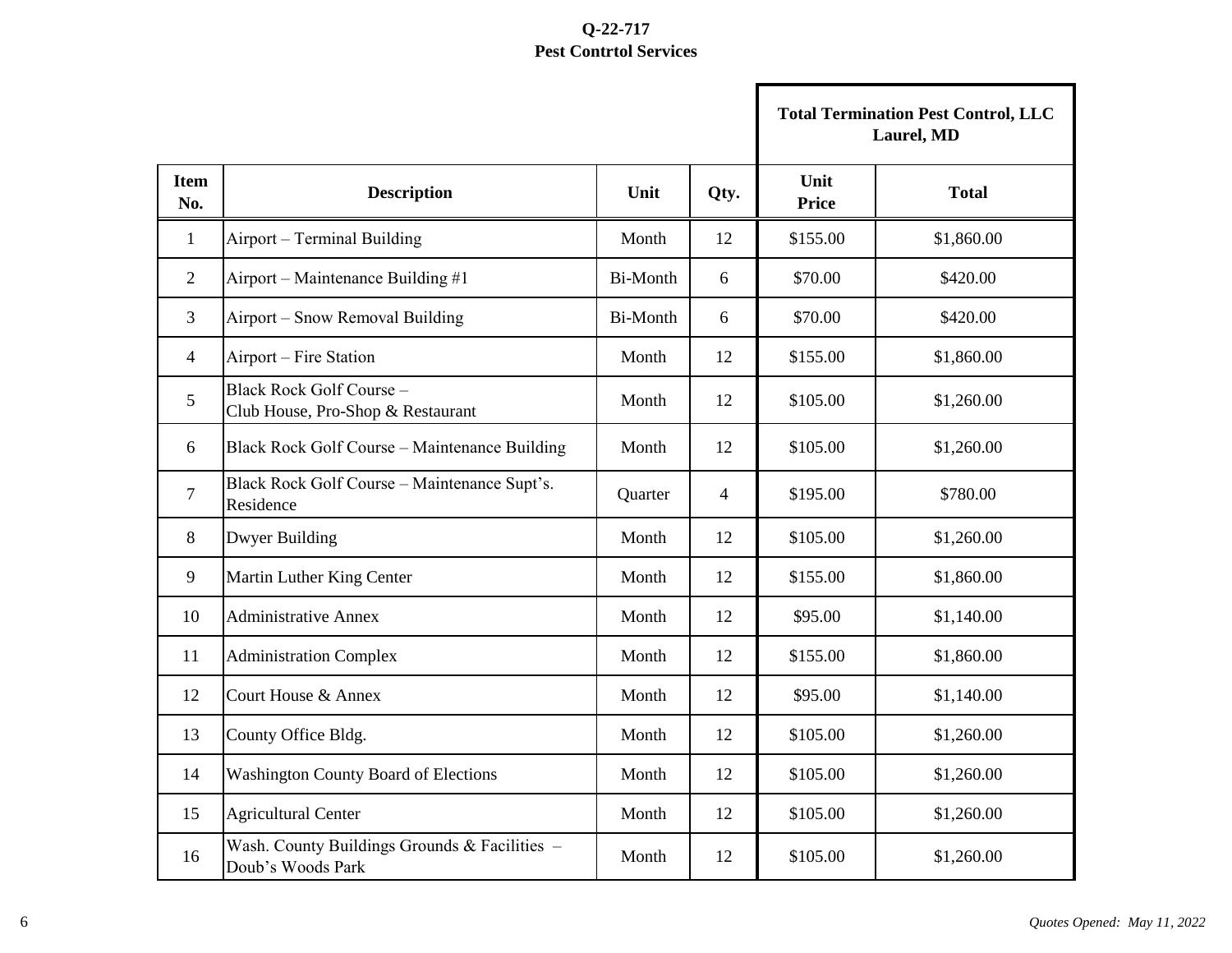п

|                    |                                                                                                                                                          |          |              | <b>Total Termination Pest Control, LLC</b><br>Laurel, MD |              |  |
|--------------------|----------------------------------------------------------------------------------------------------------------------------------------------------------|----------|--------------|----------------------------------------------------------|--------------|--|
| <b>Item</b><br>No. | <b>Description</b>                                                                                                                                       | Unit     | Qty.         | Unit<br><b>Price</b>                                     | <b>Total</b> |  |
| 17                 | Wash. County Buildings Grounds & Facilities -<br>Kemps Mill Park<br>(July & August 2022, June 2023)                                                      | Month    | 3            | \$105.00                                                 | \$315.00     |  |
| 18                 | Wash. County Buildings, Grounds & Facilities -<br>Martin L. Snook Park Pool<br>(July & August 2022, May & June 2023)                                     | Month    | 4            | \$110.00                                                 | \$440.00     |  |
| 19                 | Wash. County Buildings, Grounds & Facilities - Pen<br>Mar Park Museum & Dance Pavilion<br>(July, August, September, October 2022 and<br>May & June 2023) | Month    | 6            | \$125.00                                                 | \$750.00     |  |
| 20a                | Div. of Fire & Emergency Services Special<br><b>Operations Team</b>                                                                                      | Month    | 12           | \$125.00                                                 | \$1,500.00   |  |
| 20 <sub>b</sub>    | Div. of Fire & Emergency Services Special<br>Operations Team (Termite and Inspection Report<br>ONLY)                                                     | Annual   | $\mathbf{1}$ | \$0.00                                                   | \$0.00       |  |
| 21                 | <b>Museum of Fine Arts</b>                                                                                                                               | Month    | 12           | \$155.00                                                 | \$1,860.00   |  |
| 22a.               | Highway Dept. - Central Section                                                                                                                          | Month    | 12           | \$155.00                                                 | \$1,860.00   |  |
| 22b.               | Highway Dept. - Central Location (Termite and<br><b>Inspection Report ONLY)</b>                                                                          | Annual   | $\mathbf{1}$ | \$0.00                                                   | \$0.00       |  |
| 23a.               | Highway Dept. - Eastern Section                                                                                                                          | Bi-Month | 6            | \$125.00                                                 | \$750.00     |  |
| 23b.               | Highway Dept. - Eastern Section<br>(Termite and Inspection Report Only)                                                                                  | Annual   | 1            | \$0.00                                                   | \$0.00       |  |
| 24a.               | Highway Dept. - Southern Section                                                                                                                         | Bi-Month | 6            | \$125.00                                                 | \$750.00     |  |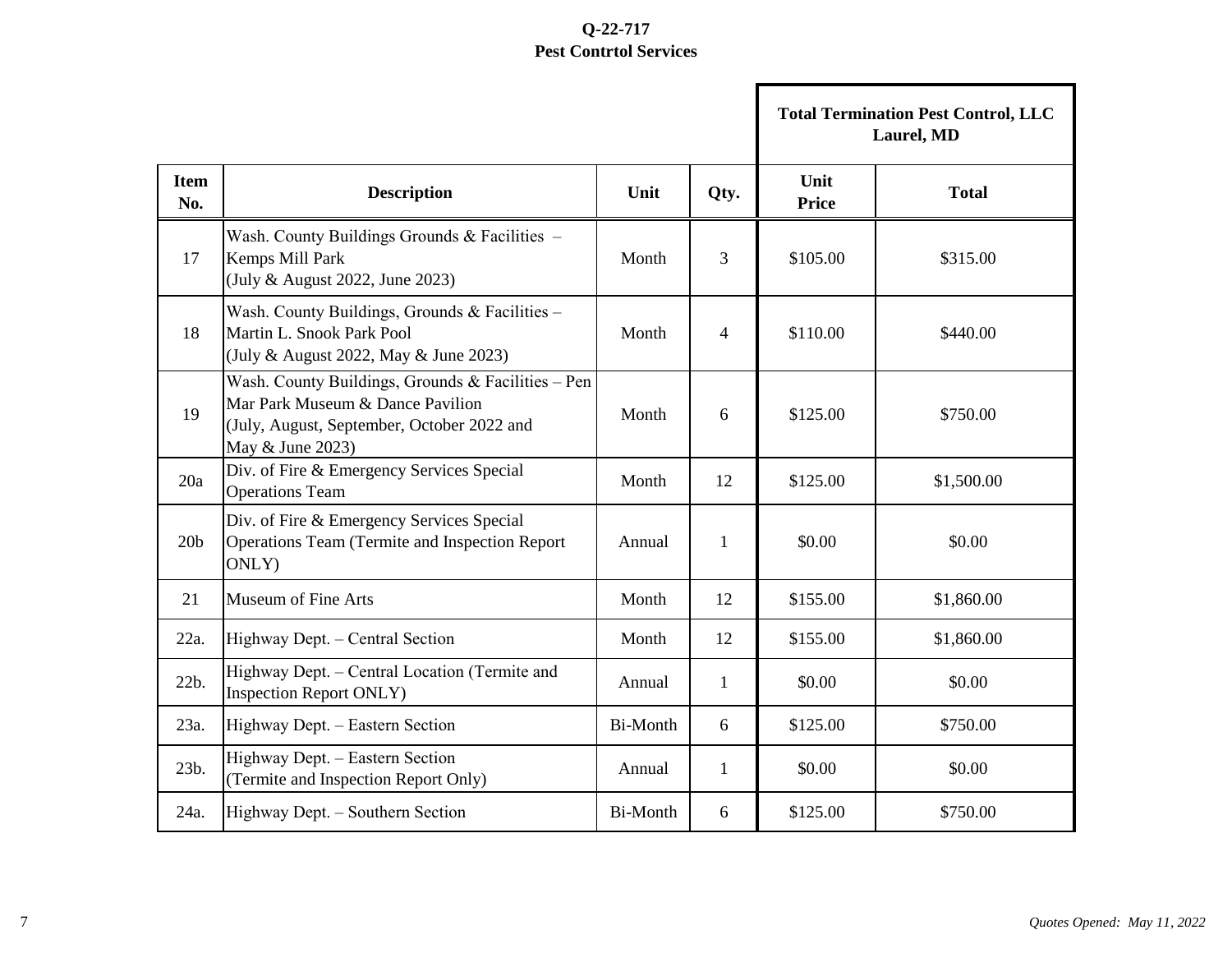|                    |                                                                                                                                              |          |              |                      | <b>Total Termination Pest Control, LLC</b><br>Laurel, MD |
|--------------------|----------------------------------------------------------------------------------------------------------------------------------------------|----------|--------------|----------------------|----------------------------------------------------------|
| <b>Item</b><br>No. | <b>Description</b>                                                                                                                           | Unit     | Qty.         | Unit<br><b>Price</b> | <b>Total</b>                                             |
| 24b.               | Highway Department - Southern Section<br>(Termite and Inspection Report Only)                                                                | Annual   | $\mathbf{1}$ | \$0.00               | \$0.00                                                   |
| 25a                | Highway Dept. - Western Section                                                                                                              | Bi-Month | 6            | \$125.00             | \$750.00                                                 |
| 25 <sub>b</sub>    | Highway Dept. - Western Section<br>(Termite and Inspection Report Only)                                                                      | Annual   | $\mathbf{1}$ | \$0.00               | \$0.00                                                   |
| 26a                | Sheriff's Department - Detention Center, including<br>the Minimum Security Wing, "E" Pod and "H" Pod                                         | Month    | 12           | \$105.00             | \$1,260.00                                               |
| 26 <sub>b</sub>    | Sheriff's Department - Detention Center, including<br>Minimum Security Wing and "E" Pod (Interior of<br>Cells - All Cells Every Other Month) | Bi-Month | 6            | \$125.00             | \$750.00                                                 |
| 26c                | Sheriff's Department - Main Jail                                                                                                             | Month    | 12           | \$105.00             | \$1,260.00                                               |
| 26d                | Sheriff's Dept. - Detention Center, Main Jail (Interior<br>of cells - All cells every other month)                                           | Bi-Month | 6            | \$125.00             | \$750.00                                                 |
| 26e                | Sheriff's Dept. - Detention Center, Central Booking                                                                                          | Month    | 12           | \$105.00             | \$1,260.00                                               |
| 26f.               | Sheriff's Dept. - Detention Center,<br>Female Housing                                                                                        | Month    | 12           | \$105.00             | \$1,260.00                                               |
| 27                 | Sheriff's Dept. - Detention Center,<br>Day Reporting Center                                                                                  | Month    | 12           | \$105.00             | \$1,260.00                                               |
| 28                 | Sheriff's Dept. - Patrol & Garage Buildings                                                                                                  | Month    | 12           | \$105.00             | \$1,260.00                                               |
| 29a.               | Solid Waste Dept. - Forty West Landfill<br>(Administration Building)                                                                         | Month    | 12           | \$105.00             | \$1,260.00                                               |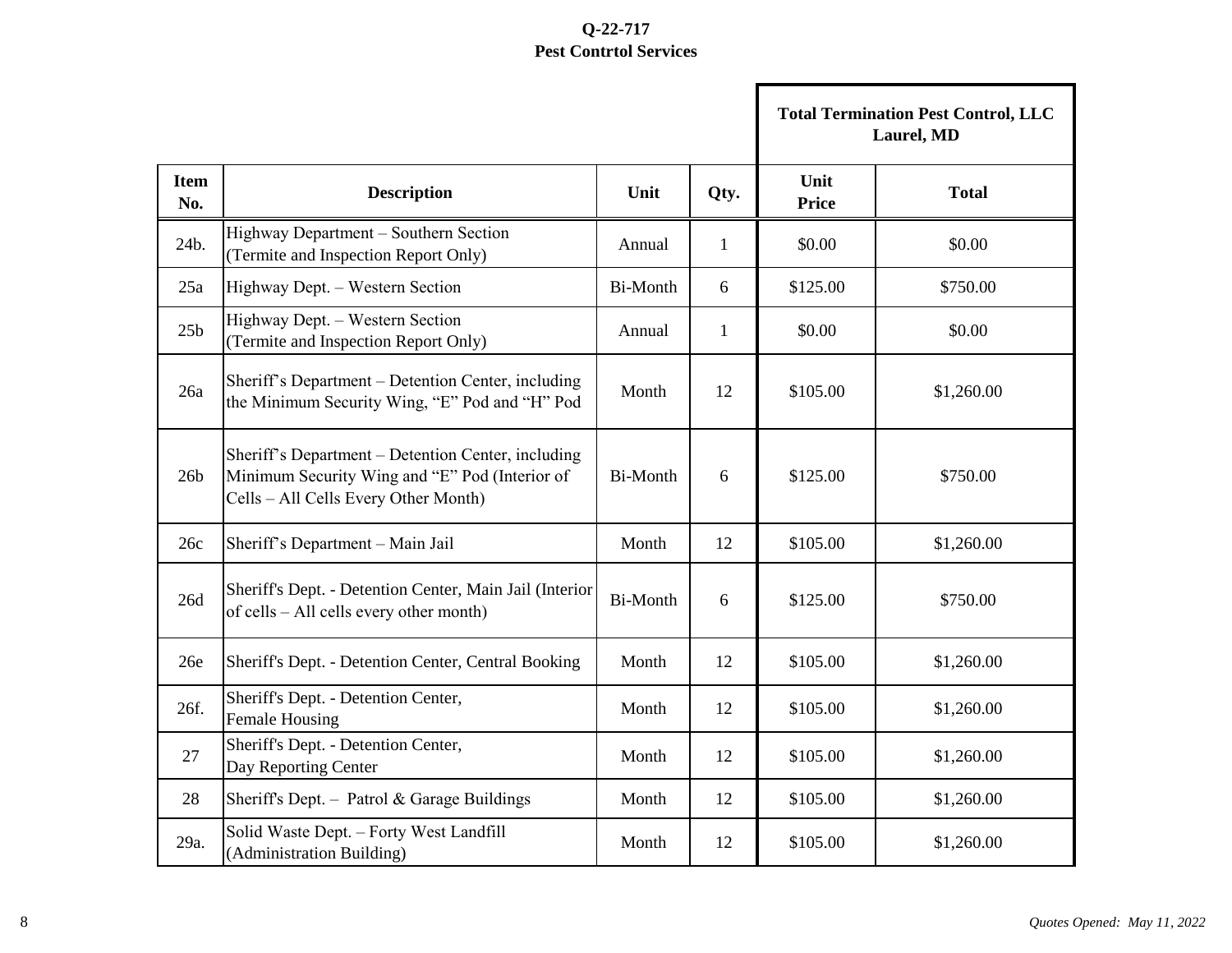|                    |                                                                                               |                 |                |               | <b>Total Termination Pest Control, LLC</b><br>Laurel, MD |
|--------------------|-----------------------------------------------------------------------------------------------|-----------------|----------------|---------------|----------------------------------------------------------|
| <b>Item</b><br>No. | <b>Description</b>                                                                            | Unit            | Qty.           | Unit<br>Price | <b>Total</b>                                             |
| 29b.               | Solid Waste Dept. - Forty West Landfill<br>(Maintenance Building)                             | Month           | 12             | \$105.00      | \$1,260.00                                               |
| 29c.               | Solid Waste Dept. - Forty West<br>(Permits Sales Building)                                    | Month           | 12             | \$105.00      | \$1,260.00                                               |
| 29d.               | Solid Waste Dept. - Forty West<br>(Scale House Building)                                      | Month           | 12             | \$105.00      | \$1,260.00                                               |
| 29e.               | Solid Waste Dept. - Forty West<br>(monitoring and product replenishment of Rodent<br>Baiters) | Bi-Week         | 26             | \$70.00       | \$1,820.00                                               |
| 30                 | Transit Dept.                                                                                 | <b>Bi-Month</b> | 6              | \$125.00      | \$750.00                                                 |
| 31                 | Dept. of Water Quality -<br><b>Administration Building</b>                                    | Month           | 12             | \$125.00      | \$1,500.00                                               |
| 32                 | Dept. of Water Quality -<br>Antietam WWTP                                                     | Quarter         | 4              | \$105.00      | \$420.00                                                 |
| 33a.               | Dept. of Water Quality – Conococheague WWTP<br>(Control Building)                             | Quarter         | 4              | \$105.00      | \$420.00                                                 |
| 33b.               | Dept. of Water Quality - Conococheague WWTP<br>(Solids Handling Building Office)              | Quarter         | $\overline{4}$ | \$105.00      | \$420.00                                                 |
| 33c.               | Dept. of Water Quality - Conococheague WWTP<br>(Pump Repair Building Office only)             | Quarter         | 4              | \$125.00      | \$500.00                                                 |
| 34                 | Dept. of Water Quality -<br>Maintenance Inventory Building                                    | Month           | 12             | \$125.00      | \$500.00                                                 |
| 35                 | Dept. of Water Quality -<br>Maintenance Office Building                                       | Quarter         | 4              | \$125.00      | \$500.00                                                 |
| 36                 | Dept. of Water Quality – Sharpsburg WTP                                                       | Quarter         | 4              | \$125.00      | \$500.00                                                 |